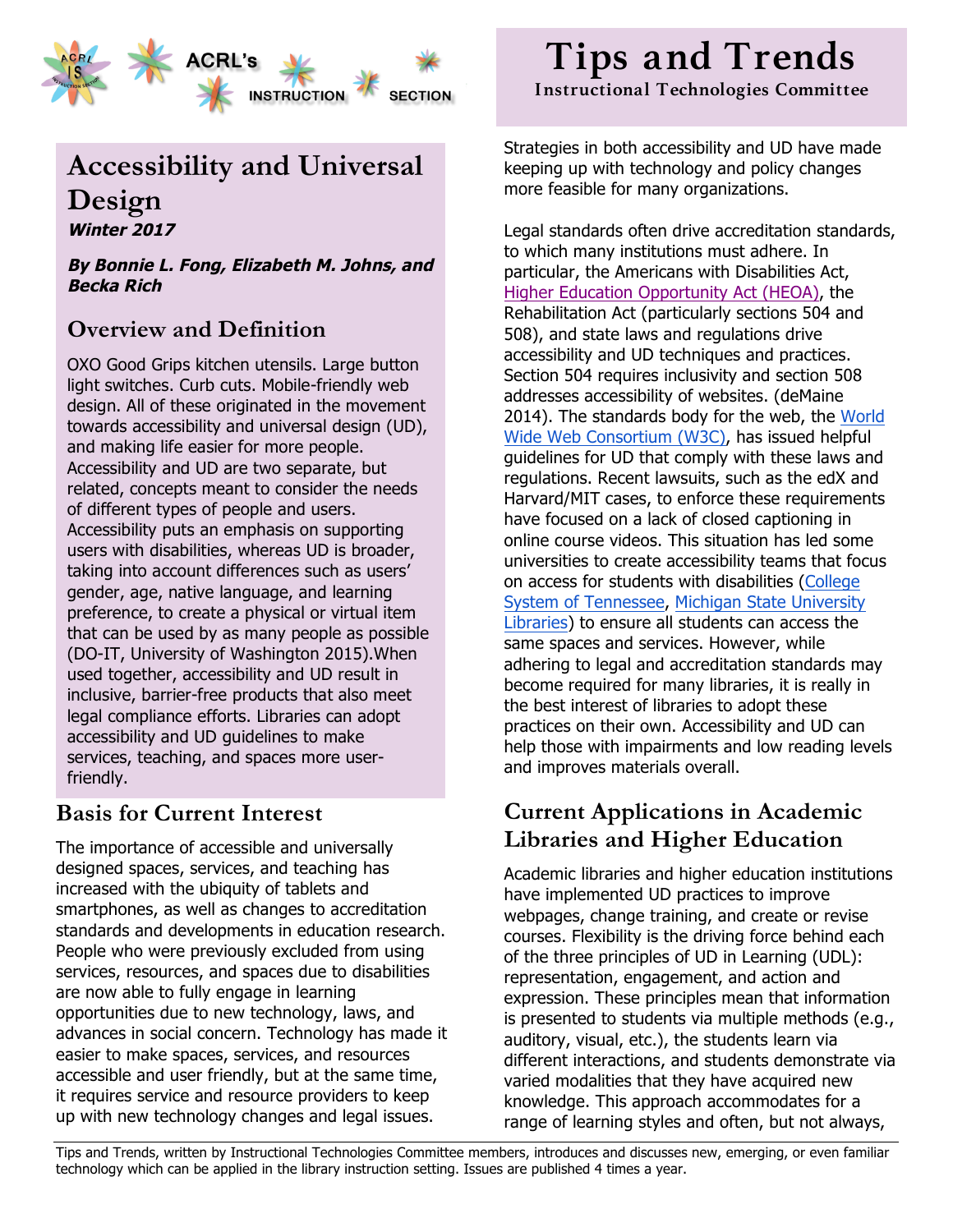uses technology. The idea behind UDL is to increase the flexibility for learners while removing barriers to learning.

 Although UD may be new territory for many libraries, there are tools and resources that can help, many created by libraries and institutions that have already implemented these practices. For example, CAST's (Center for Applied Special Technology) [UDL on Campus](http://udloncampus.cast.org/) website focuses on UDL in higher education. In addition to a list describing the UDL initiatives at more than 20 colleges and universities, the site provides examples of how faculty in different disciplines might use the UDL framework to redesign their courses. There are also links out to WebAIM (Web Accessibility in Mind), WCAG 2.0 (Web Content Accessibility Guidelines 2.0), Section 508 Accessibility Checklists, and other sites that provide further details about how to create accessible text, images, audio, video, and more. This resource can be a useful tool for libraries that want to begin implementing accessibility and UD in their settings.

 implementation on their own; there are experts who can help. Many colleges and universities employ instructional designers who guide or consult on developing accessible learning materials. They may work collaboratively with instructors to consider visual, auditory, mobile, and cognitive differences in learners and incorporate different learning modalities. There are a number of ways to make content more accessible, keeping in mind the limitations of some assistive technologies (e.g., screen readers). Instructional designers can be invaluable in transforming a course or a lesson into Libraries need to consider UD in instruction, services offered, and collection development. Libraries can be both an example of and a resource There are a number of general practices that can library to get started in making services and spaces more accessible and user friendly. Librarians and instructors do not have to do this accessible and universally designed content. for implementing UDL in a cost-effective way. be adapted across the institution and within the

#### **Best practices for text-based documents and communications**

 • Use fonts that are more legible (e.g., Arial, Calibri, Georgia, Helvetica, Tahoma, Verdana).

- • Check color contrast between text and background (tip: use the [Color Contrast](http://webaim.org/resources/contrastchecker) [Checker](http://webaim.org/resources/contrastchecker) on the WebAIM site).
- • Use active hyperlinks that have descriptive anchor text indicating where the link leads.
- • If using mathematical equations, create them using LaTex or an editor (such as [MathType](http://www.dessci.com/en/products/mathtype)) that converts t[o MathML](https://www.w3.org/Math).
- • For tables, use table headers for rows and columns, use captions for table titles, and avoid merged cells.
- When formatting, rather than relying on headers, use formatting tools within text sections, and lists. bold and italics to delineate sections and editing applications to create headers,

 These strategies can be adopted across all library departments for both public and internal communications and documents. But when it comes to multimedia, there are additional guidelines to consider.

#### **Best practices for multimedia**

- • Include captions and transcripts for video and audio, and descriptive alternative text for images.
- • Avoid using color alone to convey information; if unavoidable, use a color contrast checker.
- • Avoid animations, but if using them, describe them sufficiently.
- • Avoid the use of Flash; use HTML 5.0 instead.
- • Avoid bright, flashing graphics that may cause photo epileptic seizures.

## **Applications in Academic Library Instruction**

 Catalano (2014) used the principles of UD to modify an online library research course so that it would be more accessible. She provided content in multiple formats and allowed students to select the format of their final projects. This adheres to two of the principles of UDL – representation and action and expression. Catalano found that the students with diverse disabilities responded positively to the changes, but believes all learners would benefit from UD.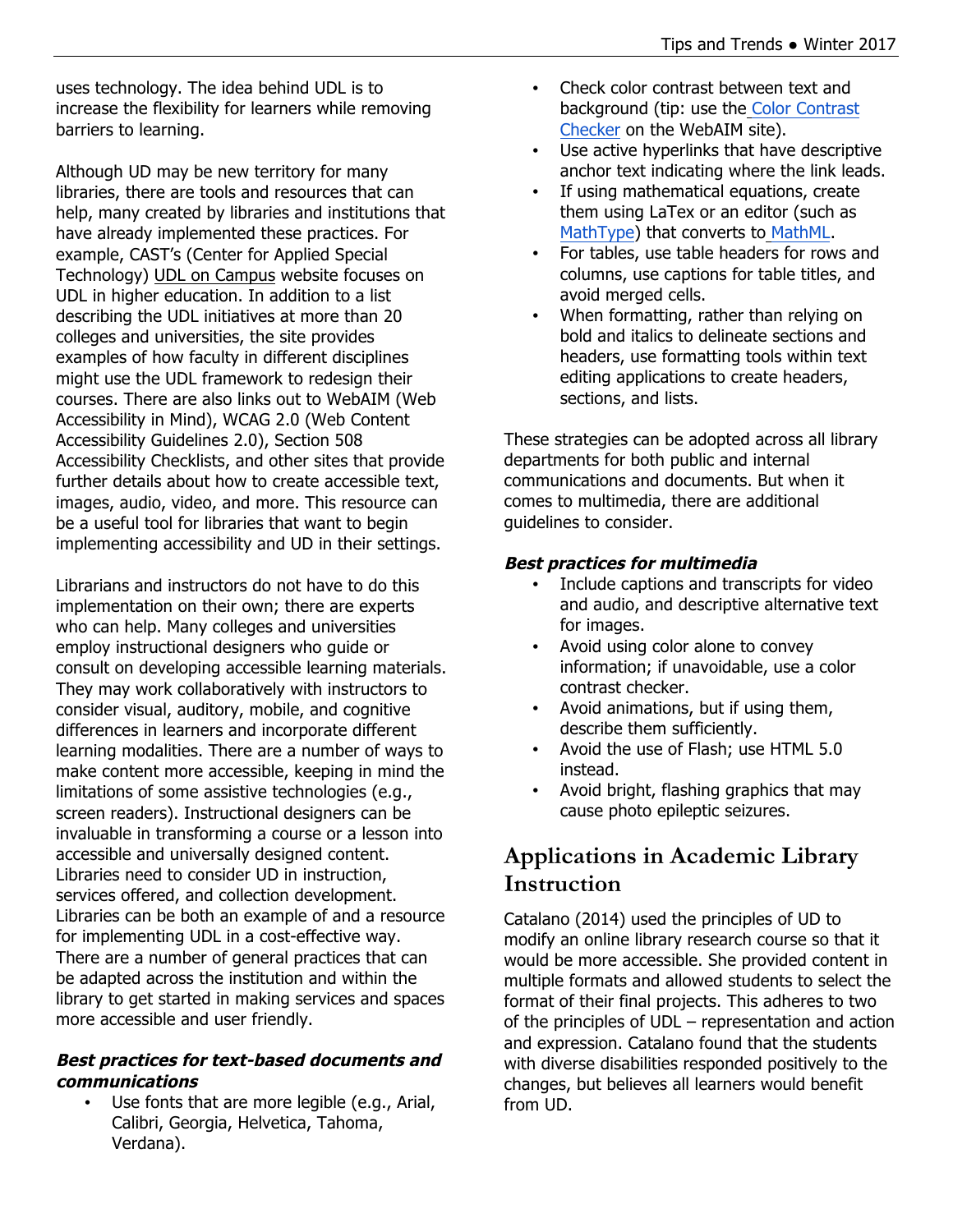Chodock and Dolinger (2009) describe many ways they have adapted library instruction at Landmark College, which primarily serves students with learning disabilities or ADHD. These approaches accessibility for dyslexic and aural learners, printing the searches/terms used during the session in advance, using an agenda, teaching only the skills multiple formats, reducing unnecessary repetitions, and allowing extra practice time in class. UD removes barriers to learning and makes learning more flexible for all users. included web-based course guides which increased needed for the assignment, presenting materials in

 Webb and Hoover (2015) also followed the principles of UDL when creating [tutorials for a](http://libguides.ecu.edu/biol1101) to engage with the content in multiple ways, and they found that their students responded positively to these multiple methods for learning. [biology lab course](http://libguides.ecu.edu/biol1101). The tutorials allowed students

 DeMaine (2014) describes her library's instruction how librarians have helped other law professors improve the accessibility of their courses. Her examples range from changing the color contrast on a blogging template used by a professor, providing text equivalents to videos in the same place as the videos, adding visible captions to images, and providing natural breaking points in journey from merely providing a textual alternative to providing a fully compliant, universally designed online legal research course. She also discusses the materials.

 Many libraries have found online instruction to be time consuming to adapt to accessibility and UD standards, but there is support available through various toolkits such as the Association of Research links to its members' resources. The Association of Specialized and Cooperative Library Agencies (ASCLA) also provides a set of tip sheets as part of its ["Library Accessibility –What You Need to Know"](http://www.ala.org/ascla/asclaprotools/accessibilitytipsheets) [toolkit](http://www.ala.org/ascla/asclaprotools/accessibilitytipsheets) and also offers another [toolkit](http://www.ala.org/ascla/asclaprotools/thinkaccessible/default) that encourages libraries to consider accessibility when Libraries' [Web Accessibility Toolkit](http://accessibility.arl.org/), which includes deciding whether to purchase or subscribe to library resources.

### **Potential Value**

 Many people, not just those with disabilities, benefit from accessibility and UD. Designing for accessibility may have been intended to

 accommodate those with disabilities at first, but the modifications made are often appreciated by those without disabilities because it makes tools and spaces easier to use and allows for greater flexibility. UDL can enhance learning opportunities, allowing students to choose their preferred methods for gaining new knowledge, interacting with it, and demonstrating their comprehension.

## **Potential Hurdles**

 There are several hurdles to accessibility and UD. Perhaps most importantly, implementing UD requires significant education and additional time expenditure for librarians. Librarians typically do not have training in either education or UD, and advanced training will need to be provided for librarians to successfully implement these principles.

 Librarians may need to collaborate with IT staff to ensure software, hardware, and systems can support accessibility and UD initiatives. Funding bodies and administrators may also need education training necessary. Many web tools that librarians already use are not accessible, and librarians may be reluctant to move to a different tool or system that the need to learn. Additionally, new tools and systems can cut into a library's already stretched before they are willing to provide the money and budget.

### **Conclusion**

 Accessibility and UD can provide all users with more equal opportunity learning, potentially making librarian's work more effective and efficient. As more librarians begin to utilize the principles of UD in their instruction, it may become an area in which they can learn from each other and share best compliance, and taking the time to implement it now will help save time, effort, and stress in the future. But most importantly, these practices will result in better experiences for library users. practice tips. Some states are requiring accessibility

#### **Recommended Tools**

#### **Accessibility Verifiers**

- • AChecker:<http://achecker.ca/checker>
- Amara:<https://amara.org/en/> (simulates screen reader)